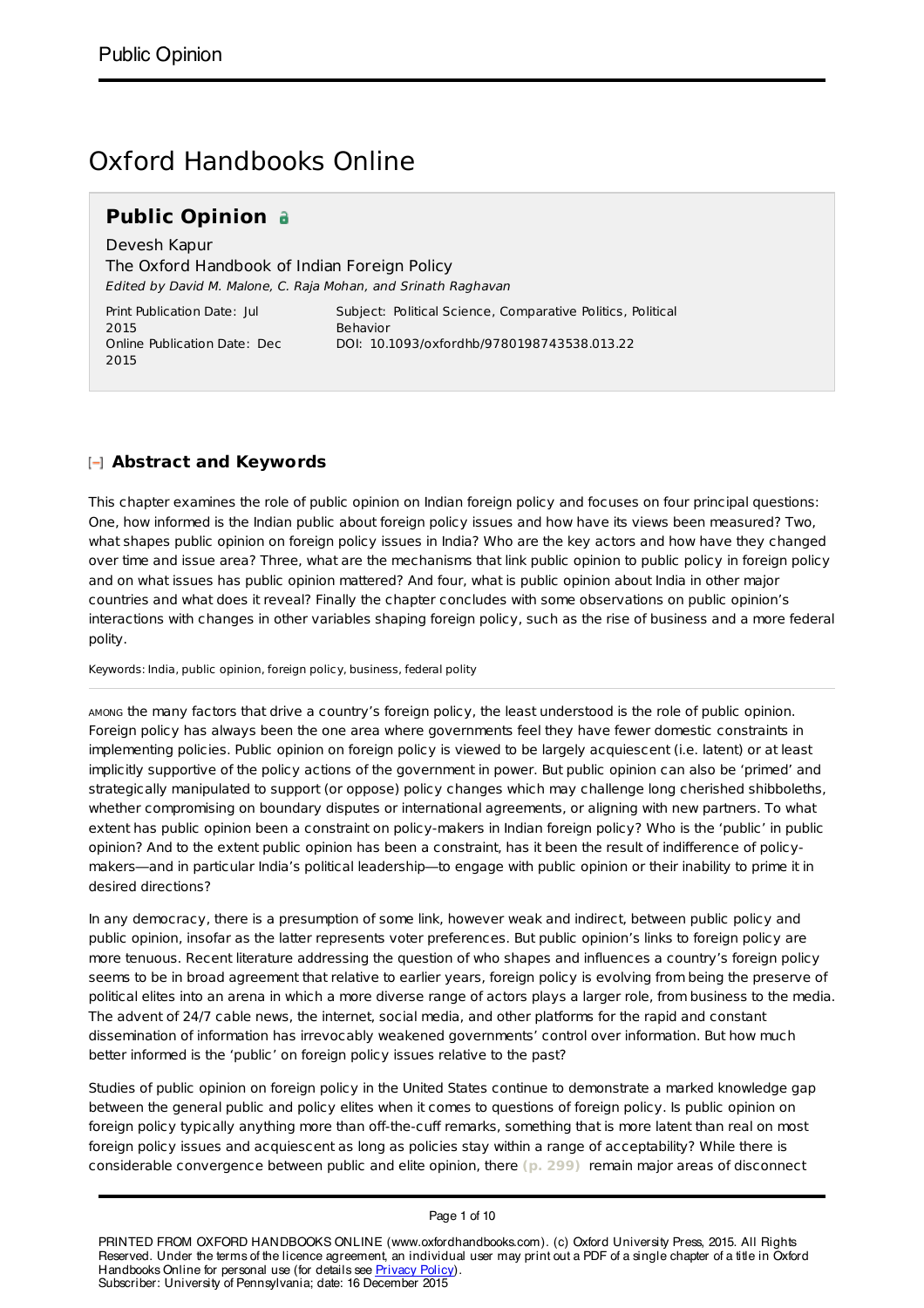(Holsti 2004). These differences need not imply a lack of an opinion on the part of the general public, which while often uninformed, does appear to maintain a set of values and principles that enable it to pass judgment on the foreign policy objectives of the government of the day.

Thus, 'the public hold attitudes about foreign policy, but determining which aspects of those attitudes will get expressed is neither straightforward nor automatic. Elites appear to retain some leeway in shaping the expression of public opinion, but the mechanisms that give them that leeway are still little understood' (Aldrich et al. 2006: 487). It is therefore important to understand what shapes public opinion on foreign policy issues. The information the public gets from the government is subject to problems of framing, selective use of information, and strategic manipulation. The mass media's role is therefore critical.

The information revolution of the recent past has ensured that media sources no longer serve as a passive transmitter of national policy from government to people. Instead, news media in democracies increasingly play the role of independent actor and ultimately shaper of public opinion as regards foreign policy. In particular, when political elites are at loggerheads with each other over foreign policy, the news media plays a pivotal role in making this conflict overt and susceptible to the influence of public opinion. The change in the media's role in shaping public opinion, from trying to ensure acquiescence if not public consent for the government's decisions to 'indexing' the degree of discord among foreign policy elites and acting as a vehicle for these elites to criticize one another, has been highlighted by Aldrich et al. (2006). They argue that a spectrum of views regarding foreign policy objectives is necessary in order for foreign policy issues to play a role in electoral politics, and define three criteria that are needed to ensure public participation in foreign policy discussions: the public must have a set of values or attitudes by which to judge foreign policy; the public must be able to express these attitudes in an election; and the public must be faced with a range of foreign policy alternatives upon which it has a basis to make a genuine choice.

In the Indian case, there have been relatively few analytically sound attempts to gauge public opinion on foreign policy issues, let alone to examine its effects on the country's foreign policy. This essay examines the role of public opinion on Indian foreign policy focusing on four principal questions: One, how have the views of the Indian public on foreign policy been measured and whose views are they representative of? What do these surveys tell us about how informed the Indian public is about foreign policy issues and, relatedly, to what degree is foreign policy the domain of elite rather than mass politics? Two, what shapes public opinion on foreign policy issues in India? Who are the key actors—have they changed over time and issue area? Three, what are the mechanisms that link public opinion to public policy in foreign policy and on what issues has public opinion mattered? Four, what is public opinion about India in other major countries and what does it reveal? Finally the chapter concludes with some observations on public opinion's interactions with changes in other variables and the questions that arise.

# **(p. 300) Foreign Policy and Public Opinion in India**

Foreign policy in India was long dominated by the executive branch. In its early years under Nehru's Prime Ministership, foreign policy was clearly an area of elite rather than mass politics—at least until the disastrous war with China in 1962. While its efficacy may be debated, the combination of Nehru's personal stature and his leadership of India's pre-eminent ruling party underpinned the domestic legitimacy of Indian foreign policy. Popular legitimation meant that public opinion on foreign policy was channeled through the opposition members of Parliament and the print media, which served as the vehicle for opinion-makers. Despite the overwhelming majority of the Congress in Parliament, Nehru's 'personal responsiveness to parliamentary criticism (even by individual members)' was crucial to ensuring Parliament's role in foreign policy (Bandyopadhyaya 2006: 112).

Baru argues that the Congress Party's dominance and a high degree of consensus among mainstream political parties meant that the media played a 'marginal role' and 'did not influence official thinking in any significant way' (Baru 2009: 278). Subsequently, as consensus turned to greater contentiousness with the fragmentation of the Indian polity, this changed. Raja Mohan (2009: 6–7) has argued that K. Subrahmanyam, a key figure in Indian security and foreign policy circles, 'demonstrated the extraordinary possibilities for leveraging the power of the media not only in shaping the public discourse on foreign policy, but also as a tool to mobilise pressure on the politicians and bureaucrats deciding foreign and national security affairs'.

Hence, while public opinion acquiesced in foreign policy decisions, foreign policy elites in turn took into account

PRINTED FROM OXFORD HANDBOOKS ONLINE (www.oxfordhandbooks.com). (c) Oxford University Press, 2015. All Rights Reserved. Under the terms of the licence agreement, an individual user may print out a PDF of a single chapter of a title in Oxford Handbooks Online for personal use (for details see **Privacy Policy**). Subscriber: University of Pennsylvania; date: 16 December 2015

#### Page 2 of 10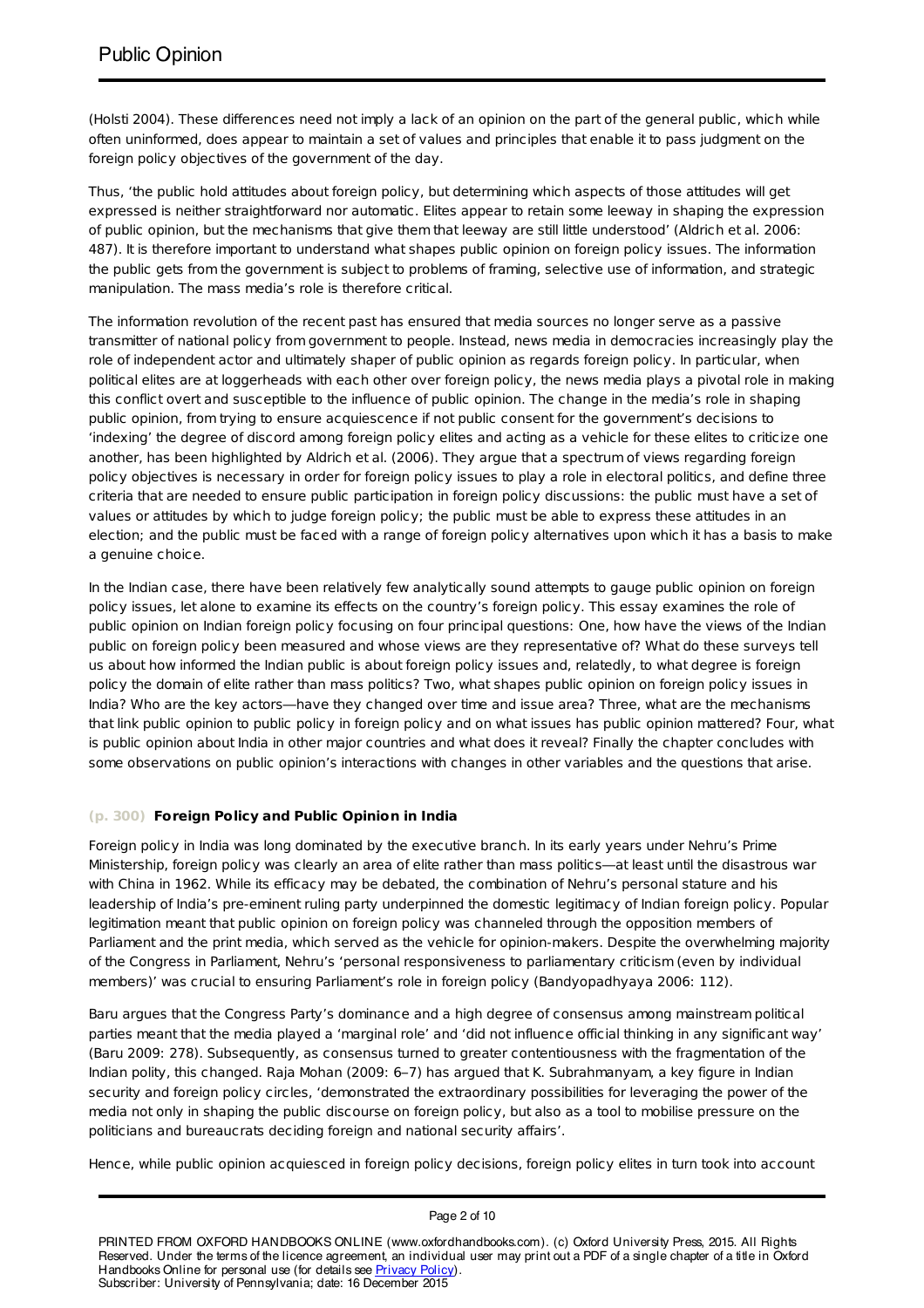latent public opinion wherever sensitivities of certain sections of the population mattered, be it religious minorities (in shaping India's Middle East policies), regional groups (such as Tamils towards Sri Lanka), or the majority community (often reflected in hard-line positions vis-à-vis Pakistan). Indeed it could be argued that the fear of adverse public opinion has made it much harder for India to negotiate territorial disputes with China, given the reality that such an agreement can only occur with some give and take on both sides.

Changes in the India's domestic polity, however, suggest that public opinion is likely to play a greater role in shaping the future of India's foreign policies. First, India's political landscape has become more fragmented. As a result executive power has been weakening (especially relative to legislative and judicial branches of government). Fierce electoral competition has meant that swing voters matter more for electoral success. And while foreign policy may not enjoy issue salience with the average voter, if it matters more for the swing voter, then public opinion on foreign policy issues could become a more potent electoral issue. If India's current economic trajectory continues, the swing voter is likely to be urban and more educated. For this demographic, foreign policy issues have greater salience, and hence public opinion on foreign policy will have greater **(p. 301)** weight. Therefore even if foreign policy continues to be a domain of elites, should their views differ significantly from those of the population, it could raise serious questions not just about the legitimacy of the policy, but also its resilience to changing political fortunes.

There are few robust surveys of public opinion on Indian foreign policy. The most long-standing survey has been from the Indian Institute of Public Opinion (since the mid-1950s), but it does not appear to have been subject to serious analysis. Cortright and Mattoo (1996) conducted a survey of the opinions of Indian elites on India's nuclear options in 1994 and found that 57 per cent supported the official Indian position of nuclear ambiguity, another third favored the nuclear option while just 8 per cent favored renouncing India's nuclear program. The survey was purposely selective, with a sample of 992 covering seven Indian cities.

Surveys of Indian foreign policy have become relatively more frequent in recent years, but vary considerably in their key characteristics and robustness. These include cross-national surveys such as ones conducted by the Pew Global Attitudes Project and the World Public Opinion Surveys conducted by the Chicago Council on Global Affairs (see the Rielly references at the end of this chapter), as well as Kapur (2009) and the Lowry Institute (Medcalf 2013). A limitation of many of the earlier public opinion surveys was that the sample frame was largely urban, which meant that the sample was unrepresentative of the Indian population.

More recent surveys have become more sophisticated often using a multi-stage stratified random sampling procedure with probability proportional to habitation size and electoral rolls as the sampling frame in urban areas and randomly selected electoral constituencies as primary sampling units. There are concerns about the relatively low response rates and how these are accounted for. Problems also arise related to sampling from voter lists because these are often poorly maintained. In addition, since public opinion research in India needs to be carried out face-to-face, a key issue ignored in these surveys is the possibility of response biases due to respondents giving socially acceptable answers. But perhaps the most important question that is weakly addressed by these surveys is differences within elites and between elite and mass public opinion on foreign policy issues. Often the small sample size does not allow for robust statistical claims to get at the fine-grained differences that capture differences in public opinion across states and socio-economic groups. This is important because a political party with a concentrated electoral constituency may take a strong position based on the need to shore up its political base, even though this might differ from national public opinion. And if it is part of the ruling coalition, the exigencies of coalition politics may still result in a policy being vetoed.

Political and policy elites often deploy public opinion to buttress their case, but in most cases it is unclear whether they are simply invoking public opinion to mask their own preferences or actually reflecting it, and even then which 'public' do they have in mind? The intense partisan political battles at the time India was considering signing a nuclear cooperation agreement with the United States (between 2005 and 2008), triggered claims on all sides that they were responding to **(p. 302)** public opinion—but with little evidence. Where did the Indian public stand? How do Indians think about issues with foreign policy implications—and in particular about the United States?

To address the problem of small sample size (and thereby analyze the multiple cleavages in Indian society that create different 'publics') Kapur (2009) conducted the largest ever random, nationally representative survey of foreign policy attitudes of Indians in 2005–6 covering more than 200,000 households. The survey measured the

#### Page 3 of 10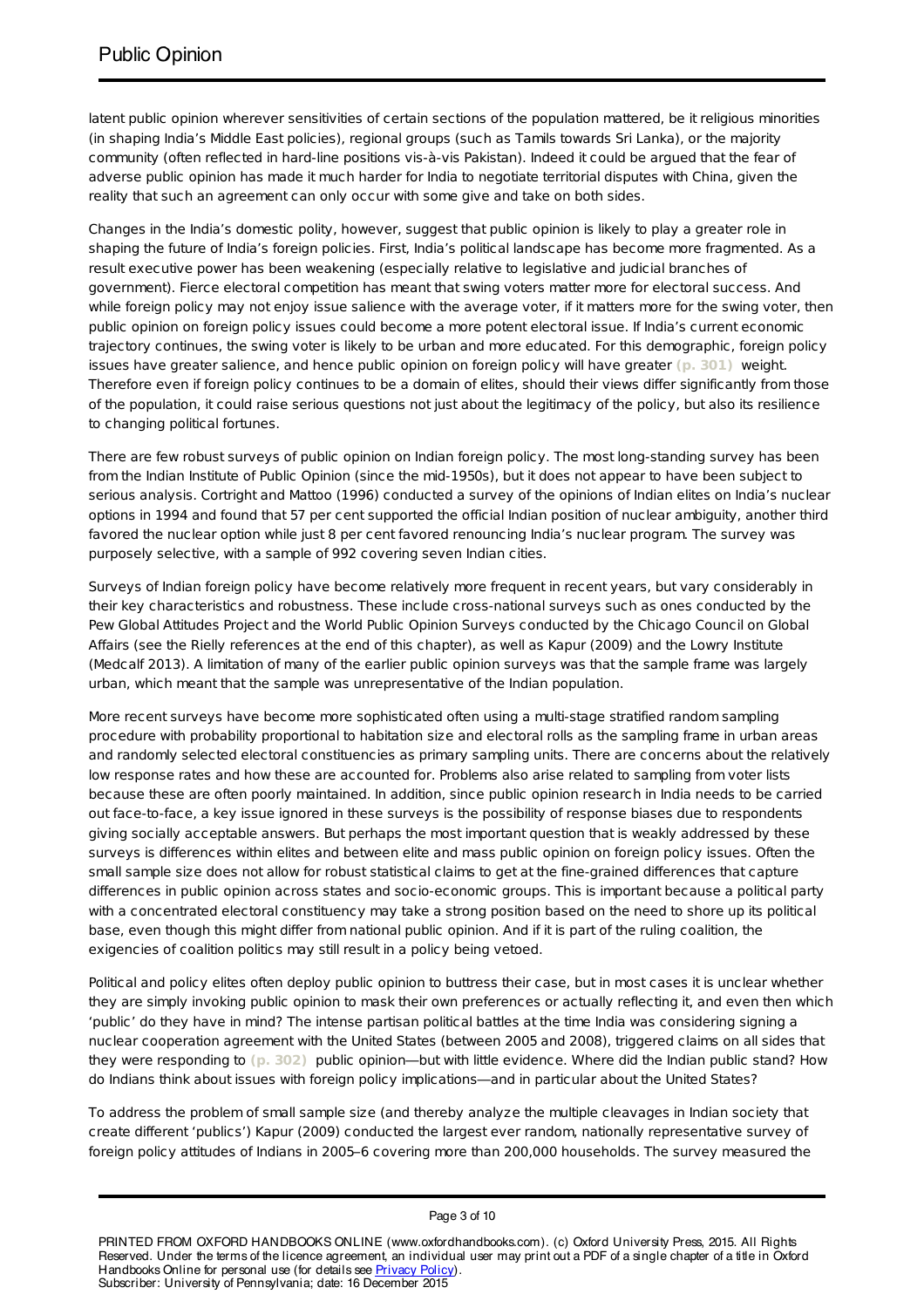response of nine specific socio-economic (SEC) groups (six in urban and three in rural India), defined by education and occupation. As the largest survey of Indian public opinion on foreign policy attitudes, its findings were revealing.

First, it demonstrated a clear relationship between the ability to respond to questions on foreign policy and socioeconomic status. The more elite (defined both by education and occupation), the more likely Indians will be to have an opinion on foreign policy issues. The rural poor either 'don't know' (two-thirds) while another quarter have 'no response', indicating that foreign policy has low salience for them. At the other extreme—educated urban professionals—the figures were a fifth and 6 per cent respectively.

Second, to the extent that Indians express their opinion about the degree of warmth (or positive feelings) towards a country, the broad trends have been clear in recent years. Indians have the warmest feelings towards the United States followed by Japan, with (expectedly) Pakistan at the other end of the spectrum and China in between. This holds true no matter which way the data are segmented—by socio-economic group, income, state, gender, age, or rural/urban.

This evidence is broadly corroborated by cross-national surveys conducted by the Pew Global Attitudes Project and the Chicago Council on Global Affairs over the last decade. In both surveys on global public opinion, India consistently ranked near the top of the list in its confidence in and support of the United States. This has not always been the case, however. In 2002, the percentage of the polled Indian population expressing a favorable opinion of the United States, at 54 per cent, was in the lower half of the countries polled. In 2005, the percentage shot up to 71 per cent, the highest of any country polled. In the Pew Global Attitudes Survey conducted in 2007, India ranked 14th among the 47 nations (most of the others above it were African countries), with 59 per cent of the public holding favorable views of the United States. Most recently (in 2013), a survey by the Lowy Institute of Australia found that Indians rank the United States first, followed by Singapore, Japan, Australia, and Russia. Other than Russia, Indians feel warmer towards these countries than those in the BRICS group (such as South Africa, Brazil, and China) with which India is often seen to share diplomatic or economic interests.

Third, respondents in higher socio-economic groups in India have warmer feelings towards the United States. This may be so either because the elites are more informed about the United States or because they benefit more from a relationship with that country. More interestingly, however, the weaker socio-economic groups also unambiguously prefer the United States relative to other countries. Thus, while **(p. 303)** Indian elites may like the United States more in absolute terms, weaker segments of society appear to value a relationship with the United States more than that with other countries.

Fourth, despite the social, economic, and political diversity across Indian states, the warmer sentiments towards the United States are valid across all states. Even in states with strong left parties which are the most vociferous opponents of closer relations with the United States (Kerala and West Bengal), respondents clearly prefer the relationship with the United States over the relationship with China. Kapur (2009) also did not find any statistical difference in states with a higher Muslim population and those with a low concentration of Muslims, although individual level data on religious beliefs and foreign policy attitudes require more research.

Fifth, broad public opinion on foreign policy indicates that the Indian public is not naïve and indeed demonstrates a streak of pragmatism. For instance despite its warm sentiments towards the United States, it ranks that country low both in terms of trustworthiness and how aggressive it feels the US government to be. This is perhaps why, in response to another question on India's dealings with foreign governments, the majority of respondents felt that the Indian government should be tougher in its negotiations with the United States (Kapur 2009). Thus while Indians see the United States as worthy of emulation they are also wary of US power. This could either be because they are bothered by the accumulation of power (no matter who has it) or it could instead be a hangover of Cold War alliance dynamics or indeed even cultural differences.

This streak in Indian public opinion is further confirmed by the findings of the 2011 Lowy Institute poll: 83 per cent of Indians considered US–India ties to be strong and a further 75 per cent wanted US–India ties to strengthen in the near future. Nonetheless, a significant minority of 31 per cent believed that the United States posed a threat to Indian interests, perhaps because of perceived US support for Pakistan. The Lowy Institute survey noted that while 72 per cent of Indians believe the United States can be a good partner in Indian Ocean security, a higher percentage—84 per cent—want India to have the most powerful navy in the Indian Ocean, which appears to reflect

#### Page 4 of 10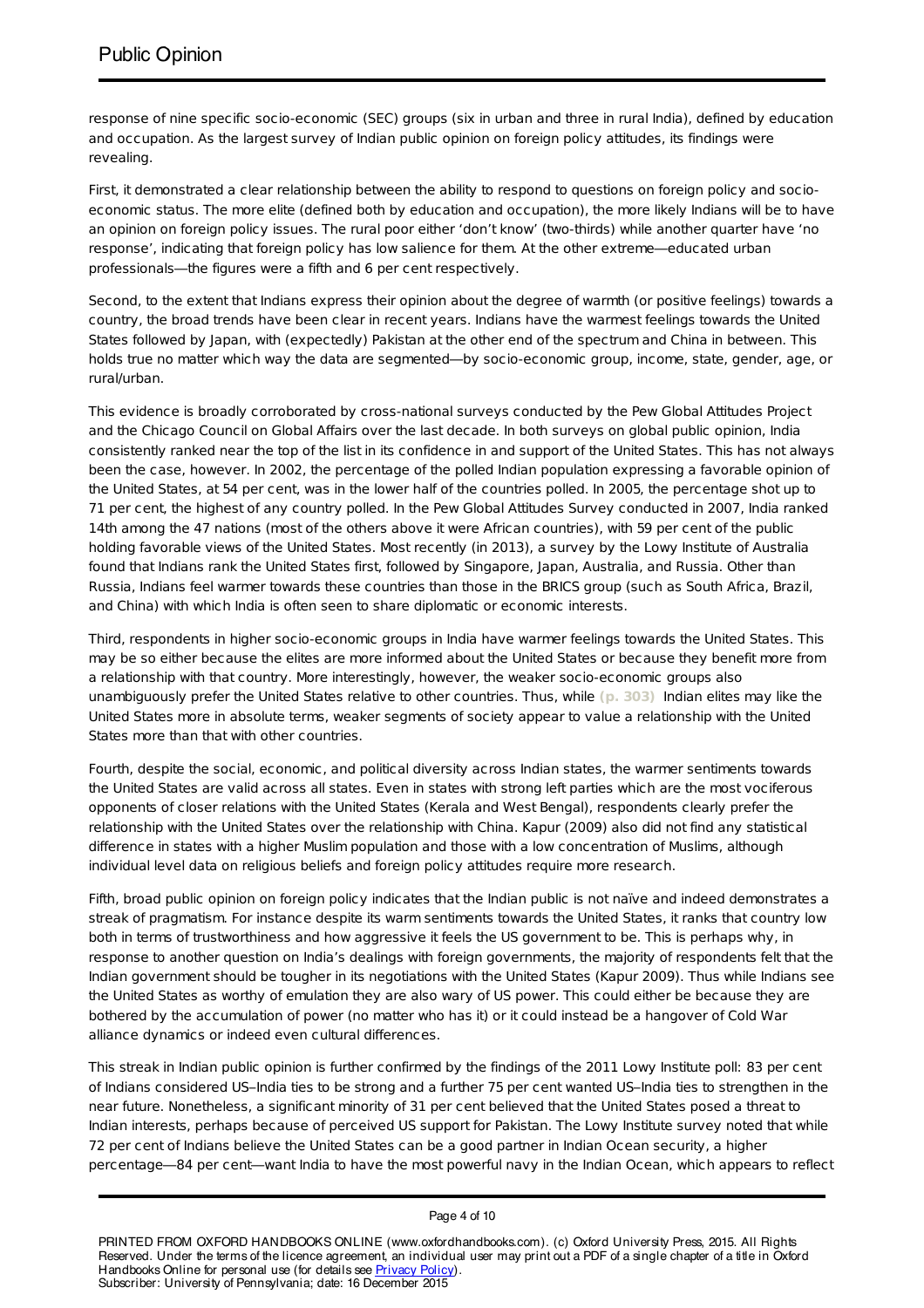an increasing desire for India to assert its status as an emerging power. Perhaps most emblematic of Indian public opinion towards the United States (according to the Lowy survey) is that 78 per cent of Indians believe that it would be to their benefit if India was more like the United States. Whether this means that Indians simply want to be as rich and powerful as the United States or something else is, however, unclear.

Sixth, to the extent that elites matter most in shaping foreign policy, two features of their responses were especially noteworthy in the survey by Kapur (2009). One, they held more intense beliefs than all other socio-economic groups. For instance they harbored warmer feelings towards both the United States and China but also colder sentiments towards Bangladesh and Pakistan. Second, the variance in views of this group was least compared to all other groups. As Indian elites become more socially heterogeneous, it is unclear if this will hold true in the future.

# **(p. 304) Factors Affecting the Public's Views on Foreign Policy**

Given an increase in public opinion polls, questions arise over how one should interpret them, given the effects of framing, priming, and the like. What are the relative roles of policy-making and policy-influencing elites, whether within the legislative or executive branches or the news media and opinion leaders? How does the government make selective use of information and strategic manipulation to shape public opinion? For that matter how do 'opinion leaders' and opposition parties try to educate or manipulate public opinion?

There is broad agreement on the growing role of mass media in shaping public opinion with shifts in the media's role from a passive transmission mechanism that informed the public of the views of opinion-makers, to a more activist role. The former was perhaps especially the case of the English print media in India. Increasingly, however, the advent of 24/7 TV news and the electronic platforms has made the media an independent actor in its own right, its priming effects on public opinion evident in a range of cases, sometime forestalling, sometimes goading the government to act and circumscribing the traditional autonomy of foreign policy elites.

The interplay between a changing media landscape—a far more competitive market-driven industry with new technologies and a younger scrappier viewership—and public opinion is a complex story (Pandalai 2013). The precable network era 'manufacturing consent' model held that news on security and foreign policy was largely in line with the policies shaped by elites and by the government of the day. The subsequent 'CNN effect' model took into account the rise of 24/7 cable news coverage. This type of news coverage could 'make policy'. The pressures of real-time news coverage that does not abate, means that governments must respond to news rather than news to governments.

More recently, the 'Al Jazeera' effect mixes social media in with news media. As groups used social media during the Arab Spring, Al Jazeera not only played coverage of the events, but also of the planning and methods devised to produce the events. Highlighting social media as the means for action alerted the watching public not just to what was happening, but to how they could get involved. In return, Al Jazeera knew where the action was going to take place. This symbiotic relationship that fuses multiple media forms, in which posts can go viral in minutes, swiftly shaping public opinion before governments even realize what is happening, poses new and unnerving challenges for all governments.

It is probably still the case that the news media influences public opinion and thereby foreign policy, rather than sculpting or determining policy. The news media pushes a government towards action, forcing it to speed up the decision-making process, with negative coverage being especially potent in this regard. It is more likely to influence symbolic, highly visible agendas with intense emotional characteristics, rather than **(p. 305)** substantive agendas. However, the media is also often the sounding board for governmental policy decisions in general, including foreign policy. And the extent to which governmental elites react to the media, or are beholden to it, is still somewhat contingent on the quality of leadership of the government of the day—and as noted below, importantly on the so far limited role of Parliament.

The interplay between a rising assertive middle-class with 24-hour private satellite news is a new factor in the Indian political and social matrix affecting public opinion. It has spawned anti-corruption movements (like the Anna Hazare movement) and new political parties (such as the Aam Admi Party). Many members of this middle-class are globalized, with some being part of the expanding Indian diaspora, and public opinion on foreign policy cannot ignore what affects this diaspora. Several examples illustrate the consequences of this potent brew on Indian

#### Page 5 of 10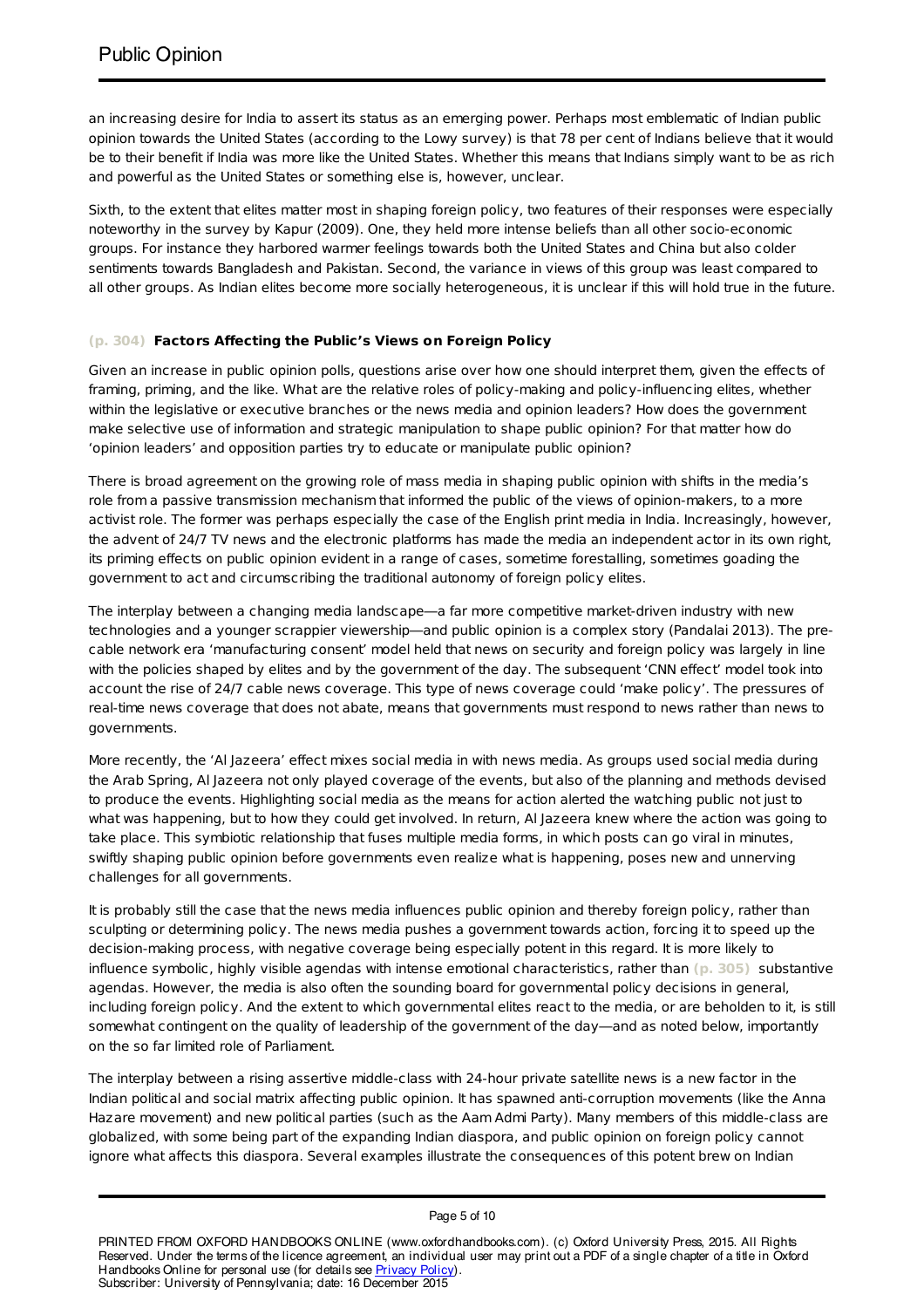# foreign policy.

For instance when there were incidents of attacks on Indian students in Australia during 2007–10, a slow news period led the TV networks to frame the issue through the lens of race and not criminal behavior. The Indian TV media's blanket coverage of this issue forced the Indian government to treat it as a race matter in its dealings with the Australian government. Stories of India's interactions with Australia were contextualized within the assertions of a highly mobile and visible diaspora, expressing the aspirations of a resurgent post-colonial nation. The rapid buildup of public opinion via the Indian media forced the government to make this a central issue in its dealings with Australia, crowding out other important issues in the bilateral relationship.

In early 2013 news reports that two Indian soldiers had been killed by their Pakistani counterparts on the disputed border in Kashmir and one of the bodies had been decapitated sparked full-blown outrage in the Indian media. The story dominated prime-time talk shows, a format that inevitably favors stridency over thoughtfulness, and essentially shut down a sputtering peace process. As is usually the case, the reality was more complex and nuanced, but a government undermined by scandals simply could not afford to appear 'weak'.

The deterioration in India's relations with the United States stemming from the arrest of Indian diplomat Devyani Khobragade in New York in December 2013 was yet another noteworthy instance of this phenomenon. In this case what was interesting was a clear divide in public opinion not just between India and the United States, but between the Indian-American community and Indians (in India) with the former more outraged by the treatment of a maid by the Indian diplomat and the latter by the treatment of the Indian diplomat by US authorities.

However, while a strident media undoubtedly inflamed public opinion in India, it raised a harder question. Just how strong were the ties between the world's largest and oldest democracies, whose common value systems supposedly make them 'natural allies', that an incident involving a diplomat and a maid could so easily threaten to derail the relationship itself? Or was it the case that the much ballyhooed relationship had been weakening over the past few years and that the incident simply laid bare this reality?<sup>1</sup> Public opinion was certainly not the reason why the foundations of the relationship eroded. The root causes of that lay elsewhere—squarely with two distracted and **(p. 306)** fumbling governments having allowed the economic, security, political, and bureaucratic stabilizers of their relationship to weaken.

# **Mechanisms Linking Public Opinion to Foreign Policy Decision-Making**

What are the mechanisms that channel public opinion on foreign policy? For instance is the legislative branch a conduit for the public view because that branch of government is closer to the people? If so, a key institution that might link public opinion to pressure on the executive is Parliament.

Parliaments intervene primarily in foreign policy through enactment of laws related to sovereignty and national security. Members of Parliament can use parliamentary instruments such as question hour, committee meetings, and budget approval processes, all of which provide opportunities to engage the government.

However, the Indian Parliament's role in either channeling or shaping public opinion on foreign policy issues has declined in recent years. The Standing Committee on External Affairs hardly ever discusses foreign policy. An analysis of reports of the Standing Committee of Parliament attached to the Ministry of External Affairs—23 during the 14th Lok Sabha (2004–9) and 25 during the 15th Lok Sabha (2009–14)—reveals not one report related to policy stance. $^2$  The Standing Committee's reports on the budgets of the Ministry of External Affairs reflect an accountant's view, not a policy and strategic one.

MPs also rarely raise questions in Parliament on foreign policy—an average of just over 24 questions annually over all sessions of Parliament between 2011 and 2013. The questions were mainly about passport offices, permits for the Muslim Haj pilgrimage to Mecca, attacks on members of the diaspora, and some policy related questions with regard to India's neighbors. The fact that Parliament rarely discusses issues of foreign policy reflects in part the fact that it has not been discharging its role in discussing government policies more widely, a reflection of the broader problems afflicting the institution.

Two examples illustrate Parliament's weakness. During the Kargil war in 1999, the Lok Sabha stood dissolved and the opposition parties and the media called for a special session of Parliament to discuss the issue. But Prime

PRINTED FROM OXFORD HANDBOOKS ONLINE (www.oxfordhandbooks.com). (c) Oxford University Press, 2015. All Rights Reserved. Under the terms of the licence agreement, an individual user may print out a PDF of a single chapter of a title in Oxford Handbooks Online for personal use (for details see **Privacy Policy**). Subscriber: University of Pennsylvania; date: 16 December 2015

#### Page 6 of 10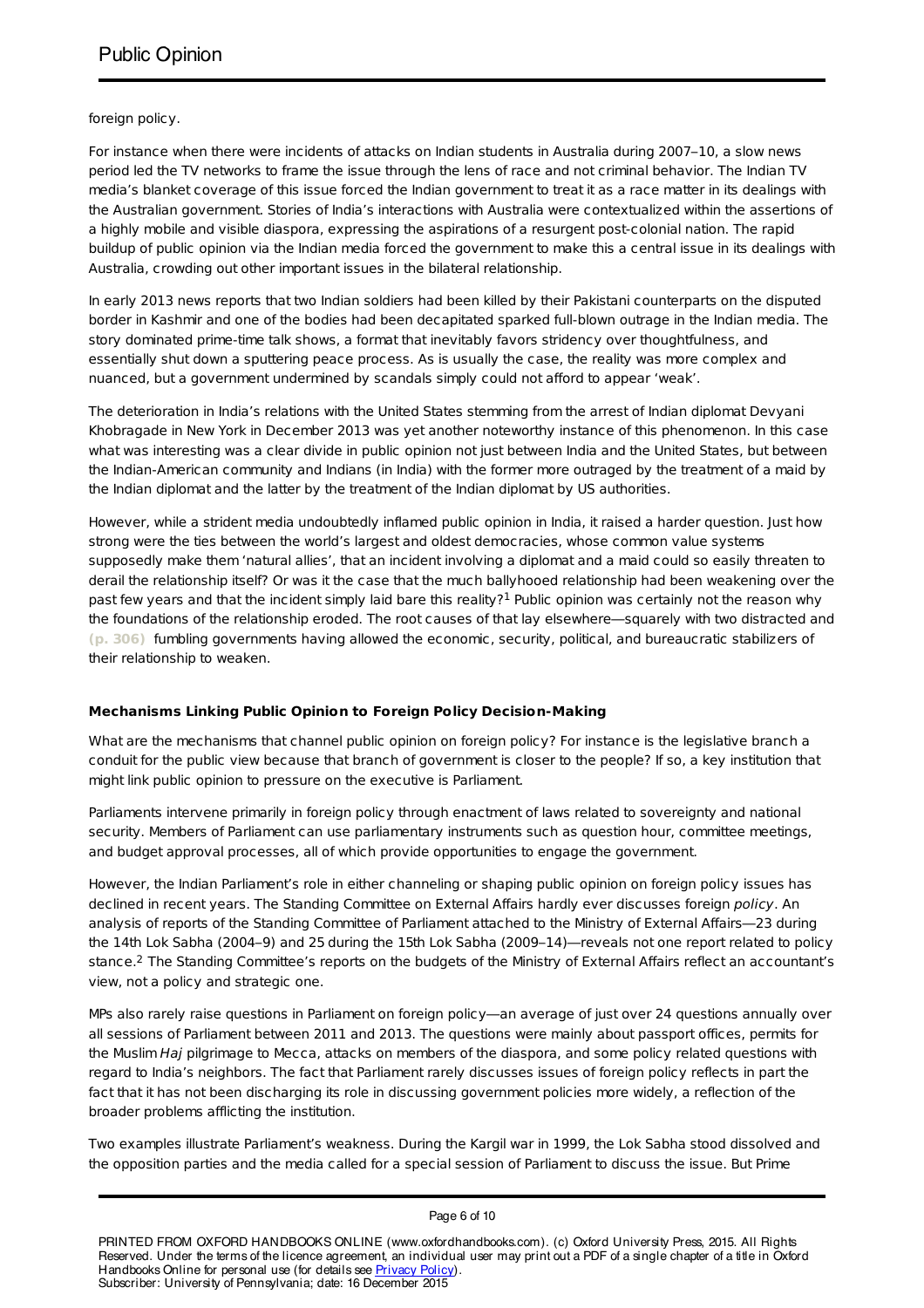Minister Vajpayee refused to convene one, removing any parliamentary scrutiny of the Executive. In the aftermath of the 2008 Mumbai terrorist attacks, the opposition vacillated between criticizing Pakistan's role on the one hand and the Indian government's woeful security response to the attack on the other. By amplifying often insignificant problems while ignoring serious questions, Parliament's self-inflicted near- irrelevance has meant that the form for channeling public opinion on foreign policy has shifted to the media (within which a small number of opposition and government parliamentarians do express themselves, often eloquently).

**(p. 307)** Indian foreign policy elites do appear to be mindful of latent public opinion wherever sensitivities of certain sections of the population are at play, be it religious minorities (in shaping India's Middle East policies), regional groups (such as Tamils towards Sri Lanka), and the majority (Hindu) community (often reflected in hardline positions vis-à-vis Muslim Pakistan). While direct evidence on these questions is lacking, some examples illustrate this syndrome.

India's relations with Sri Lanka have been bedeviled by that country's treatment of its minority Tamilian community, given their ethnic links with the southern state of Tamil Nadu. While not unmindful of public opinion in that state, however, for the most part there is little evidence that the central government allowed it to unduly influence Indian foreign policy towards Sri Lanka. With regional parties running the state since the late 1960s, the central government had little incentive to pay much heed to public opinion there, since it was after all a small fraction of overall public opinion in the country. Even the support that the Indian government provided to the Liberation Tigers of Tamil Eelam (LTTE) in the early 1980s was driven more by the central government's calculus rather than in response to public opinion in Tamil Nadu. More recently, however, with coalition governments becoming the norm, regional parties from the state became part of the coalition government in Delhi and acquired greater voice. And to the extent that central governments have to heed public opinion in the states which form their political base, a new transmission channel from regional public opinion to Indian foreign policy has become established.

Hence it is not surprising that contrary to its long-standing policy of not voting on country-specific resolutions, in 2012 and 2013 India voted against Sri Lanka at the UN Human Rights Council (UNHRC). At the time the Dravida Munnetra Kazhagam (DMK) was part of the United Progressive Alliance (UPA) and it acted on its perception of public opinion in that state (although there is little independent evidence of exactly what that opinion might be). However, in 2014 when the same issue was brought before the UNHRC, India abstained. This time the DMK was no longer part of the UPA coalition and the transmission belt from public opinion in the state to the central government on the UN vote had snapped.

Two additional examples are illustrative. In 2011, the Indian government had reached an understanding in principle with the Bangladesh government to sign a treaty to share the waters of the Teesta River, which flows into that country from West Bengal, and thereby reciprocate the positive steps taken by the Sheikh Hasina-led government. However, this was vetoed by another coalition partner, the Mamata Banerjee-led Trinamool Congress (TMC), fearing that her opponents would use it against her in the next election. However, in this case even when the TMC left the coalition government, the central government did not sign the treaty, perhaps fearful that with national elections around the corner, it might lose even the few seats it held in that state.

Another case which was still unresolved at the time of writing was that of two Italian marines who had shot dead two Indian fishermen from Kerala in 2012 in waters within India's exclusive economic zone during an international antipiracy campaign in the Persian Gulf and the Arab Sea (in which India was also participating). They were **(p. 308)** arrested and the incident has become a bone of contention between the Indian and Italian governments, with conflicting opinions over legal jurisdiction and immunities. Public opinion in the state of Kerala appears to have influenced the Indian government's stance, especially since the Defense Minister at the time was from Kerala, and doubtless mindful of public opinion in his home state.

### **Public Opinion in Other Countries About India**

A parallel question to whether and how Indian public opinion affects the country's foreign policy is the nature of public opinion about India in other countries and its effects on Indian foreign policy (Mukherjee 2013). Despite the self-perception of Indian elites, public opinion in key countries was for long either apathetic about India—a reflection of the reality that India was neither a threat nor an opportunity for them from the 1960s to the mid-1990s —or ambivalent. This has, however, changed noticeably in the new millennium.

Page 7 of 10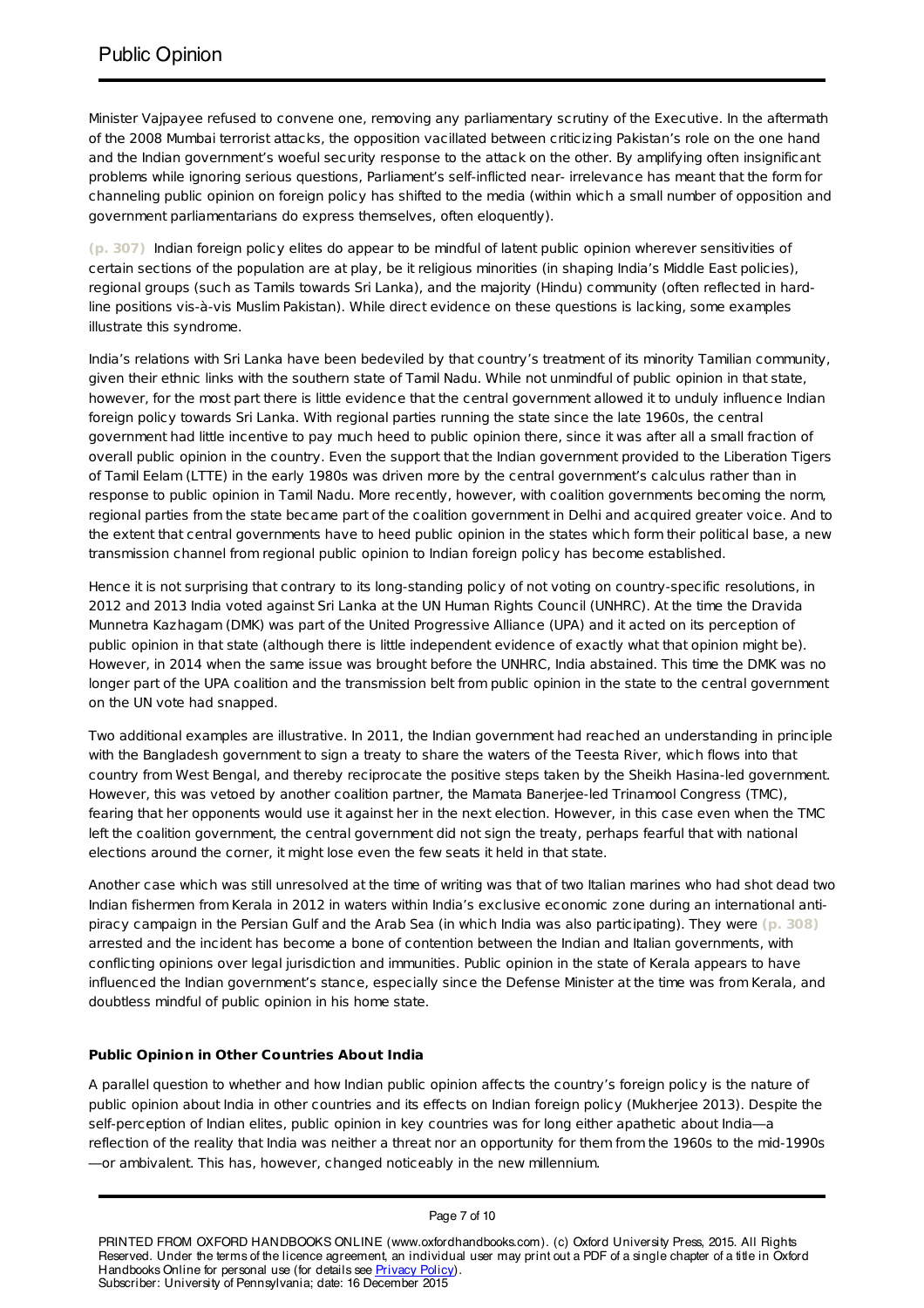

Figure 22.1 US public favorability ratings on India, 1999–2012.

In the United States, favorability ratings toward India were relatively stable at a middling level of 45–50 per cent through the 1980s until 2001. Subsequently, post 9/11 and the terrorist attack on the Indian Parliament (Chicago Council and Gallup), favorability ratings toward India have been relatively high, between 65 and 75 per cent, for much of the past decade (Figure 22.1). The question on which there has been a significant spike is whether the United States has vital interests in India. Between 1979 and 1999 fewer than 37 per cent of Americans believed this was the case. This sharply jumped to 65 per cent in 2002 and further increased to 77 per cent in 2011, more than twice its modest level for many decades. Similarly the percentage of Americans who view India as an ally grew from 49 to 78 per cent from 2000 to 2013, indicative of the development of closer relations between the two countries. **(p. 309)**

Overall, however, worldwide perceptions of India's influence in the world are sobering. In a BBC poll of over 26,000 respondents in 25 countries in early 2013, 34 per cent of respondents felt that India had a positive influence on the world while 35 per cent felt that it had a negative one, making it the first time since 2005 (when this polling began) that negative views of India outstripped positive views. India was ranked 12th of 16 countries and the European Union (EU).

Unsurprisingly India's favorability ratings in both China and Pakistan are low. Interestingly, in the case of China, views towards India and the United States have converged, although a minority (a quarter) views the two countries as hostile to China. In Pakistan, India is no longer the country viewed least favorably—the United States has taken those honors from India.

While India is viewed relatively favorably in Africa and some Asian countries (especially Japan and Indonesia), unlike the United States, views of India in other industrialized democracies such as Canada, Germany, and France (and indeed the EU at large with the exception of the United Kingdom) are much more negative. Why this is the case is puzzling. It might reflect the fact that India has opposed many of the international issues that the EU has championed—whether on the Doha Round of global trade negotiations, climate change, or the International Criminal Court—reflecting in particular very different views on sovereignty. It is possible that the presence of a large, successful diaspora in the United States has created more positive views of India in that country. This, however, would not explain why neither Canada nor Australia, both of which also host a large Indian diaspora, has such highly negative views of India.

What opportunities or potential obstacles does public opinion about India present for Indian foreign policy? There is little analysis on this issue and there is a need to understand whether (and how) the opinions of international publics matter for it.

### **Conclusion**

If India's economic growth continues, its relatively low income notwithstanding, the country's sheer size will give it greater heft in the international system. Consequently foreign policy will necessarily play a bigger role in Indian policy-making. But the very economic growth that will drive this trend will also result in a public that has higher incomes, is more educated and urban, and has much greater media exposure. Public opinion will both interact with, and be shaped by, other variables relevant to foreign policy in India such as the rise of business and a more federal polity. While domestic issues will be paramount for the most part, the growth of the urban middle class will

Page 8 of 10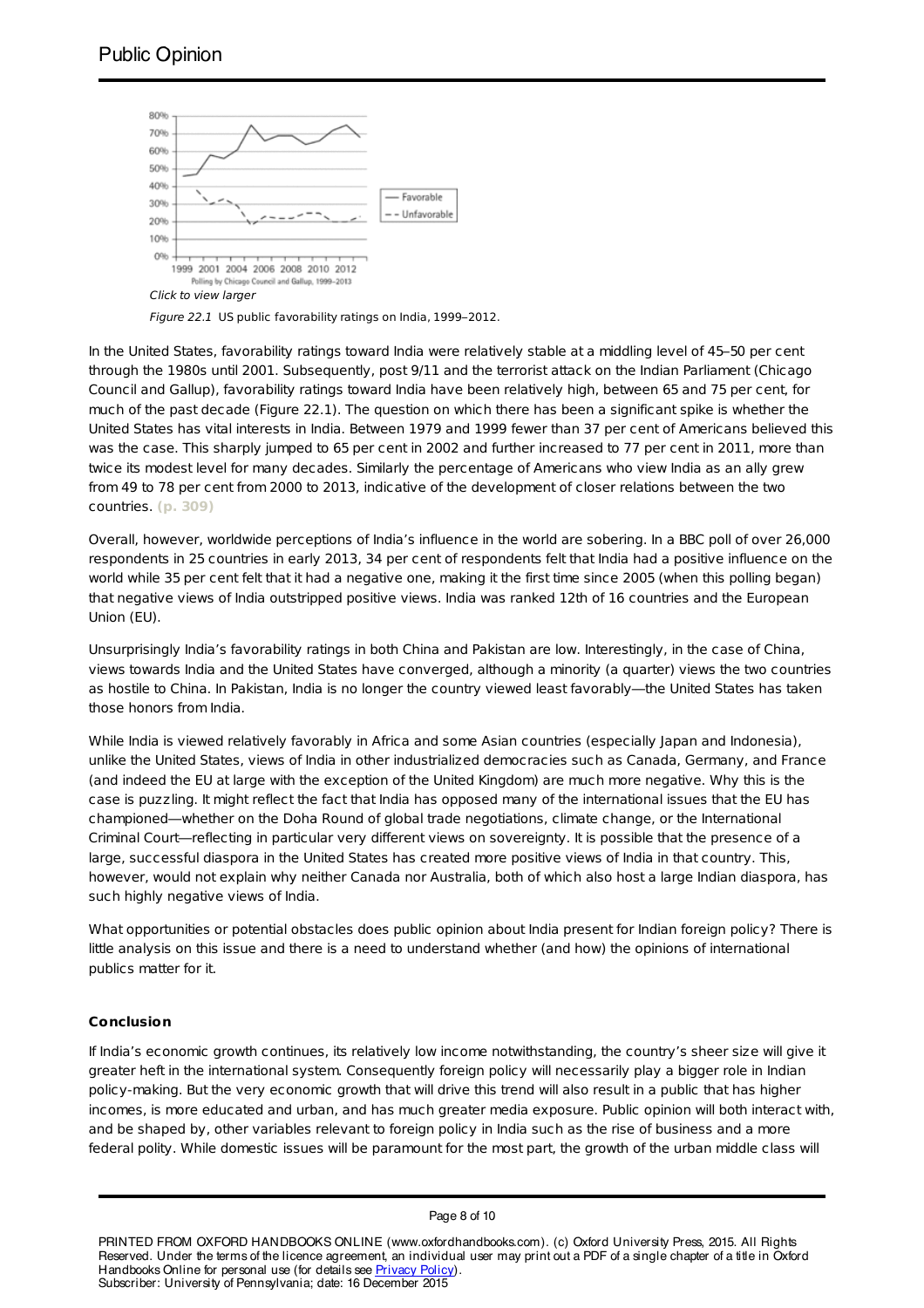ensure that public opinion will be less docile, more opinionated—and more unpredictable—on issues of foreign policy.

The need to more actively mold public opinion and react more rapidly to events led to the creation of the Public Diplomacy (PD) Division within the Ministry of External Affairs in 2006. The PD division defines public diplomacy 'as the framework of activities **(p. 310)** by which a government seeks to influence public attitudes in a manner that they become supportive of its foreign policy and national interests'. Its Mission Statement is to 'put in place a system that enables us to engage more effectively with our citizens in India and with global audiences that have an interest in foreign policy issues'. It recognizes that a 'key facet of Public Diplomacy is that it goes beyond unidirectional communication; it is also about listening to a range of actors … It requires systems that acknowledge the importance of an increasingly interconnected world where citizens expect responsiveness to their concerns on foreign policy (and other issues)'.<sup>3</sup>

However, it will take more than a bureaucracy to be responsive to, and mindful of, public opinion. In a democracy, it is fundamentally the responsibility of elected leaders not only to respond to, but also to shape, public opinion. Some of the most serious foreign policy challenges facing India require it to negotiate settlements with its neighbors as well as the global community (such as on climate change), which in turn means that India will have to make some concessions if its negotiating partners are to do likewise. That would require molding and shaping public opinion to prepare for this eventuality—but, sadly, there are few signs that those charged with this responsibility appear mindful of this challenge. Not just in India but the world over, political leaders need to be mindful of public opinion in formulating foreign policy, but not fecklessly, which would run the risk of becoming its captive.<sup>4</sup>

# **References**

Aldrich, J. H., Gelpi, C., Feaver, P., Reifler, J., and Thompson Sharp, K. (2006). 'Foreign Policy and the Electoral Connection', Annual Review of Political Science, 9(1): 477–502.

Bandyopadhyaya, I. (2006). The Making of India's Foreign Policy. New Delhi: Allied Publishers.

Baru, S. (2012). 'The Influence of Business and Media on Indian Foreign Policy', India Review, 8(3): 266-85.

BBC World Service (2013). <>.

Cortright, D. and Amitabh, M. (1996). 'Elite Public Opinion and Nuclear Weapons Policy in India', Asian Survey, 36: 545–60.

Gallup (2010). 'India's Leadership Unknown to Much of World'. <>, accessed April 1, 2014.

Holsti, O. R. (2004). Public Opinion and American Foreign Policy, rev. edn. Ann Arbor: University of Michigan Press.

Kapur, D. (2009). 'Public Opinion and Indian Foreign Policy', India Review, 8(3): 286–305.

Khorana, S. (2012). 'Orientalising the Emerging Media Capitals: The Age on Indian TV's "Hysteria"', Media International Australia, 1(145): 39–49.

Medcalf, R. (2013). 'India Poll 2013'. . <>, accessed March 3, 2014.

Mukherjee, R. (2013). The Perceptions of Others: World Opinion and Indian Foreign Policy. Kaithal: Center for the Advanced Study of India (CASI).

Pandalai, S. (2013). Who Sets the Agenda? Does Prime Time Really Set Policy? IDSA Monograph Series. New Delhi: Institute for Defence Studies and Analyses.

Pew Research. 'Public Sees U.S. Power Declining as Support for Global Engagement Slips'. Pew Research Center for the People and the Press RSS. <,> accessed March 3, 2014.

Pew Research. 'Indians Reflect on Their Country & the World'. Pew Research Centers Global Attitudes Project RSS.

Page 9 of 10